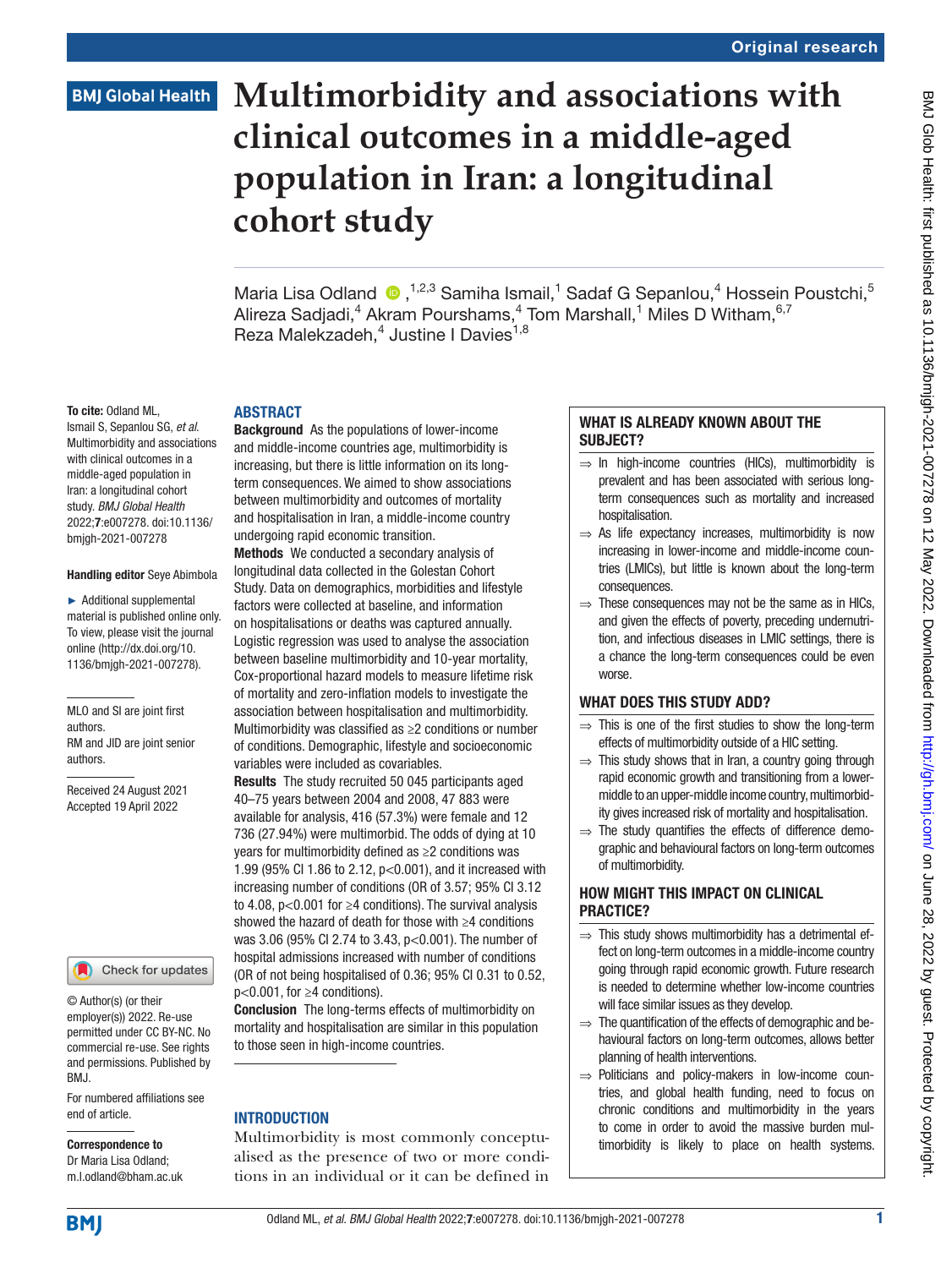other ways such as count of conditions.<sup>12</sup> It encompasses comorbidity, which refers to two or more chronic conditions that are causally or pathologically linked.<sup>12</sup> In highincome countries (HICs)—where most of the research on multimorbidity has focused<sup>13</sup> it is increasingly recognised as a major health issue. Several longitudinal studies have shown strong associations between the presence of multimorbidity and adverse outcomes such as death or hospitalisation. $4-8$  Understanding the relationship between multimorbidity and outcomes and developing interventions to improve management of patients with multimorbidity to moderate outcomes is a major research focus in  $HICs.$ <sup>13</sup>

Multimorbidity has received less attention in lowerincome and middle-income countries  $(LMICs)$ .<sup>1 3 9-13</sup> During the Millennium Development Goal era, health research and financial aid in LMICs focused on reducing communicable diseases, and improving maternal, neonatal and child health.<sup>14</sup> These successful efforts have combined with increasing country economic development and reductions in poverty resulted in a growing population of older people, who are more likely to have multimorbidity, in  $LMICs$ <sup>15</sup> In addition, urbanisation, increasingly sedentary life styles and changes in dietary habits towards consumption of larger amounts of calorie dense food have led to a growth in population prevalence of obesity and associated chronic non-communicable diseases (NCDs).[11 16](#page-12-4) These chronic NCDs often co-occur in the same individual, but also occur on a background of a high prevalence of communicable diseases. $1^{10}$  Hence, multimorbidity in LMICs is growing in prevalence.

Nevertheless, outside of the HIC setting, the epidemiology and consequences of multimorbidity is a relatively unexplored area, and evidence on the health consequences of multimorbidity in LMIC settings is needed to increase the priority given to this issue. These consequences may not be the same as in HICs, and given the effects of poverty, preceding undernutrition and infectious diseases in LMIC settings, there is a chance the long-term consequences could be even worse.<sup>[1](#page-12-0)</sup>

Cross-sectional analyses have shown a high prevalence of multimorbidity in a few countries, although most of these studies defined multimorbidity using only a limited number of conditions.<sup>[10 11](#page-12-5)</sup> Some studies have shown cross sectional associations of multimorbidity with disability, low quality of life, poor physical performance, number of hospitalisations and mortality[.11 17 18](#page-12-4) We are only aware of two longitudinal studies on the outcomes of multimorbidity, both of which were done in China, with limited numbers of participants.<sup>12 13</sup> In order to prioritise planning for health systems that can deal adequately with the increasing burden of multimorbidity in LMICs, it is important to understand the relationship between multimorbidity and long-term health outcomes.

A lack of longitudinal, routinely collected, data in many LMICs limits the ability to report long-term outcomes of multimorbidity. However, data collected as part of a longitudinal cohort study in Iran over the time period

where the country transitioned from lower-middleincome to upper-middle-income status, afford the opportunity to assess the outcomes of multimorbidity in a middle-income country going through rapid economic growth. Iran became an upper-middle-income country (UMIC) in 2009, as a result of a rapid and continued period of development. This economic transition and accompanying demographic change is likely reflective of that which will be experienced by many LMICs in the near future. Our aim was to show how presence of multimorbidity is associated with longitudinal outcomes of mortality and hospitalisation in Iran, and explore how this relationship is affected by individuals' demographic and economic characteristics and behavioural factors.

#### **METHODS**

This is a secondary analysis of data from the Golestan Cohort Study (GCS), a prospective study which was set up to study risk factors for oesophageal cancer (a highly prevalent cancer in this region). The extensive data collection protocol allows comprehensive study of multimorbidity.

#### Study setting

During the study period, The Islamic Republic of Iran was a lower-middle-income country in Western Asia with 83 million inhabitants.<sup>19</sup> In the last 20 years, it has developed and urbanised, life expectancy has risen and there is an increased risk of exposure to tobacco, unhealthy diets and physical inactivity.<sup>20 21</sup> Poverty is decreasing, but poverty headcount rates remain higher in rural areas  $(27\%)$  than urban areas  $(6\%)$ .<sup>19</sup> The prevalence of NCDs has increased along with economic growth; multimorbidity is prevalent.<sup>2022</sup>

Golestan province is in the north-east of Iran. Urban participants of GCS were recruited from Gonbad City, (population 126 797 inhabitants in 2004) and rural participants from villages in Gonbad, Kaleleh and Aq-Qala counties. The life expectancy in Golestan (Women 72.36 and Men 67.71) in 2004 was similar to the rest of the country.[23](#page-13-2) The majority of the population live in urban areas and are educated.<sup>24</sup> Access to healthcare has improved after the introduction of the 'Health transformation plan (HTP)', an initiative from the government to increase universal health coverage (UHC).<sup>[25](#page-13-4)</sup>

#### Participants and sampling

The GCS recruited participants aged 40–75 years who were free from any gastrointestinal (GI) cancer between January 2004 and June 2008. The study aimed to recruit equal numbers of men and women, with 20% from urban areas, and  $80\%$  from Turkmen ethnicity.<sup>[21](#page-13-5)</sup> People unwilling to participate, temporary residents, or those with a current or previous diagnosis of any upper GI cancer were excluded. The sampling strategy has been described in detail elsewhere.<sup>21 26</sup> In brief, in Gonbad city, participants were selected randomly from the five areas in Gonbad by systematic clustering based on household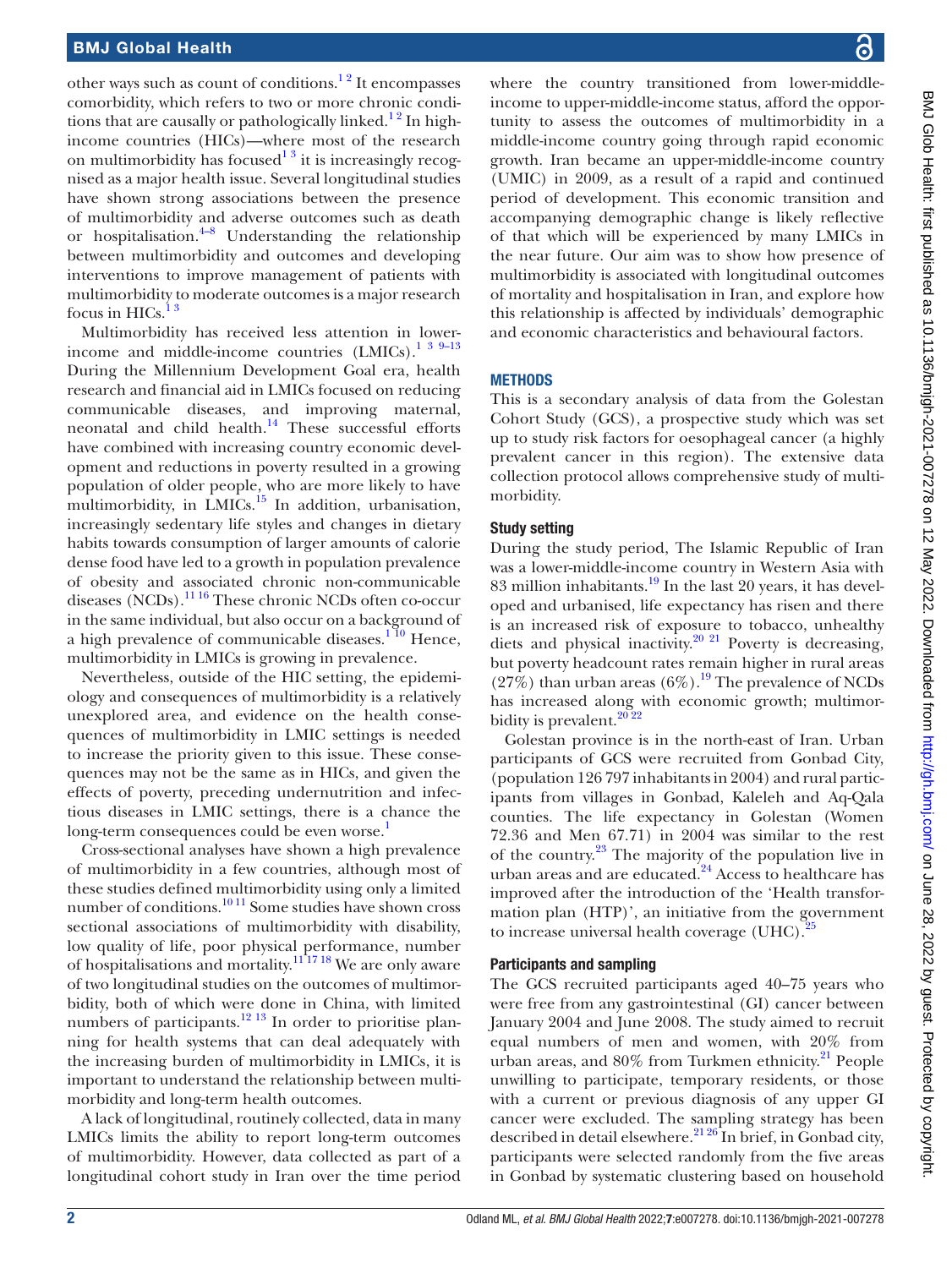numbers. For rural areas, all 236 villages contained within Golestan province were included in the sampling frame and participants within these villages were selected by cluster sampling. All consenting adults in each household were invited to participate.

#### Data collection

For the baseline data collection, participants were contacted by trained healthcare workers and invited to attend the GCS Centre for completion of a questionnaire and collection of anthropometric and blood pressure data. The questionnaire collected information including: (1) Demographic characteristics: sex, age, ethnicity, marital status, educational level, rural or urban location, and information on 15 household assets; (2) personal history of all medication use in the last 6 months (participants were asked to bring medications to the visit); (3) self-report of the following diseases: rheumatic heart disease; angina, myocardial infarction, or heart failure; stroke; hypertension; diabetes; chronic obstructive pulmonary disease; kidney disease; intestinal disease; liver disease; serious infectious diseases (mainly tuberculosis); major disabilities; and history of surgery; (4) tobacco use; and (5) physical activity. $27$ 

Height in centimetres was measured while standing upright using a stadiometer and weight in kilograms was measured without shoes and in loose clothing using a Mechanical Seca 762. Blood pressure was measured using a Richter mercury sphygmomanometer twice on both arms while the participant was seated. The average of all four readings was used to derive blood pressure.

All participants in the study were followed up by telephone call every 12 months from enrolment to the present and any hospital admission since the last follow-up was recorded, and annual follow-up is ongoing. Participants were also instructed to notify the study team at the time of hospitalisation to limit issues with recall. The dataset used in this analysis was locked for analysis on 29th December 2019, which gave a minimum 10-year follow-up period for all recruited participants.

#### Definition of variables

#### Demographic characteristics and lifestyle factors

Age was described as a categorical variable, in groups <40, 40–49, 50–59, 60–69 and ≥70 (the age group <40 was created to include people who on attending the study centre indicated that they were younger than 40—most were people aged 38 and 39). It was used as a continuous variable in the models. Education level was dichotomised into no-education (no education) or education (including one or more years of education). Marital status was categorised as single (including single, widowed, divorced or separated) or married. Wealth quintiles were calculated from data on household assets ownership using multiple correspondence analysis which is widely accepted and used method.<sup>28</sup> <sup>29</sup> Ethnicity was dichotomised into Turkmen or other. Smoking was categorised as non-smoker, ex-smoker or current smoker.

Alcohol consumption was low and this variable was not used in the analysis.

Body mass index (BMI)  $\text{kg/m}^2$  was calculated from height and weight and defined as underweight (<18.5  $\text{kg/m}^2$ ), normal (18.5–25 kg/m<sup>2</sup>) and overweight or obese ( $\geq$ 25 kg/m<sup>2</sup>). Physical activity categories were derived by combining activities during employment, leisure and transport based on the amount (intensity and duration) of activity performed during a week based on metabolic equivalents of task, and categorised as previously described into tertiles: low (1), medium (2) and high  $(3).^{30}$ 

#### Definition of disease states

Hypertension was defined as either self-reported diagnosis, being on treatment or average measured systolic blood pressure of ≥140 mm/Hg or diastolic blood pressure  $\geq 90$  mm/Hg. Liver disease was identified by symptoms (jaundice), self-reported diagnosis or being on medication. All other conditions were identified by selfreport or use of medication history as follows. First, medications which were specific to conditions self-reported by participants were removed from the list of an individual's treatment. Then, if the participant was on medications specific for a condition not captured on self-report, they were assigned that condition. Remaining medications that were not used to treat specific diagnoses, but potentially used for a diagnosis that the participant had already been assigned were assumed to be given for that diagnosis and removed from the medication list. Finally, patients on any remaining medications that had not been accounted for by the above processes were assigned the condition which the medication is most likely to be used to treat. This process was conducted using reference to the British National Formulary and by agreement between authors (see [online supplemental appendix tables 1 and 2](https://dx.doi.org/10.1136/bmjgh-2021-007278) for assignment of diseases to participants).

Participants were categorised as having any (or no) conditions in the domains of NCDs (conditions in the system categories of cancer, cardiovascular disease (CVD), endocrine, GI, respiratory, renal, neurology, rheumatology, unspecified conditions needing immunosuppressant or other NCDs (vitamin/mineral deficiency or benign prostatic hyperplasia)); communicable diseases (tuberculosis, hepatitis or HIV); or any mental health conditions.

#### Defining multimorbidity

Multimorbidity was defined using two internationally accepted definitions: first as the count of conditions, second as two or more conditions.<sup>1</sup>

#### **Outcomes**

The primary outcome was mortality, defined as death within 10 years of study entry. Secondary outcomes were (1) time to death and (2) number of hospitalisations. We chose to study both odds of death within 10 years of enrolment and survival (time to death), given different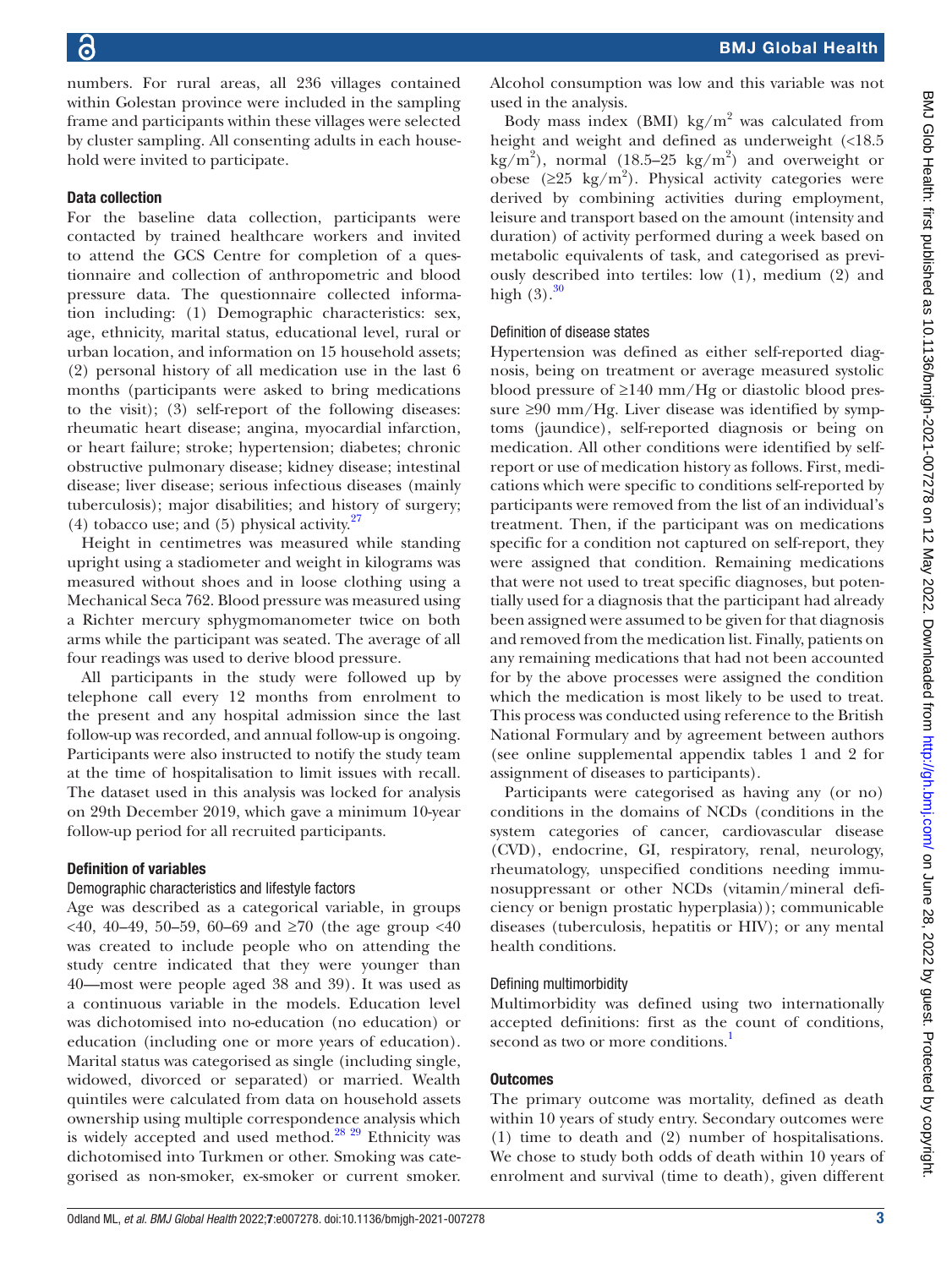likely uses of this information. While odds of death may be useful to clinicians when discussing future outcomes with patients, survival analyses may provide information that is more useful for healthcare planners.

#### Statistical analysis

All analyses were done using R Studio software V.1.2.5019 using 'survival', 'pscl', 'ggplot2' and 'boot' packages. Variables were described using mean and SD if normally distributed and median and IQR if not. Categorical variables are given as numbers (n) and percentages  $(\%)$ . Heat maps were developed to show multimorbidity pairings for the most common disease systems. We used complete cases of independent variables in the analyses. For each analysis, we used backwards elimination and included an interaction term for age and sex dependent on the effect on the model fit, captured by the Akaike information criterion (AIC). In all analyses, multimorbidity was defined in two ways; as a count of conditions, or binary outcome (yes or no). For ordinal variables, we selected the lowest variable category as the reference category, or for other variables the reference category was chosen arbitrarily.

#### Primary outcome

Binary logistic regression models were fitted to explore the associations between multimorbidity and death within a 10-year period after study entrance, controlling for sex, age (as a continuous variable), education level, marital status, urban or rural location, wealth, ethnicity and behavioural factors of smoking status BMI, physical activity status. The best model was chosen, using  $\chi^2$  tests and through backward elimination ending when all the variables in the model were significant. Only participants who were followed up for the full 10-year period or died within the 10-year period were used in this analysis. Results are given in odds ratios (ORs) with (95% CIs).

#### Secondary outcomes

Cox proportional hazards models were fitted to explore the associations between multimorbidity and survival during the 10-year study period after checking the plausibility of the proportional hazard assumption. Covariables entered into the model were sex, age (as a continuous variable), education level, marital status, urban or rural location, wealth, ethnicity and behavioural factors of smoking status, BMI, and physical activity status. The best model was selected by improving the AIC through backward elimination. Backward elimination ended when all the variables in the models were significant. An interaction term between age and sex was inserted to improve the model fit. Participants who were lost to follow-up were censored at the last date of follow-up. Results are shown as hazard ratios (HRs) with 95% CI.

Poisson logistic regression models with a zero-inflation component were used to explore the associations between multimorbidity as a count of conditions and number of hospitalisations in a 10-year period. The AIC was used

to justify the addition of the zero-inflation component to this model. Backwards elimination was done for both the binary model and the count model ending when all the variables in the models were significant. Results were generated using bootstrapping and are given as ORs with 95% CI for the zero-inflation component of the model, and incidence rates with 95% CI for the hospitalisation count part of the model. Only participants who were followed up for the full 10-year period or died within the 10-year period were used in this analysis. Covariates entered into the model were sex, age, education level, marital status, urban or rural location, wealth, ethnicity and NCD risk factors of smoking status, BMI and physical activity status.

#### Patient and public involvement statement

Participants were not directly involved in planning the study.

#### **RESULTS**

Out of the 50 045 individuals in the original sample, 2162 participants were removed before analysis; 8 were missing BMI data, 2096 were missing physical activity data, and 58 had incorrect follow-up data (follow-up date entered incorrectly) leaving 47 883 cases for the analysis. 2297 participants were lost to follow-up during the 10-year period and were excluded from the binary logistic regression for 10-year mortality and analysis of numbers of hospitalisations within 10 years of follow-up (leaving n=45 586 complete cases for these analyses). These individuals were, however, included in the survival analysis (n=47 883) [\(figure](#page-4-0) 1). The demographic, lifestyle and disease characteristics of participants are shown in [table](#page-5-0) 1.

Among the 45 586 individuals included in the complete case analysis, most were female (57.04%) and the mean age was 51.93 (SD 8.85) years. The majority of the participants had no schooling (69.88%), and most were married (88.09%). Eighty per cent of the sample lived in rural areas, and 75.53% were of Turkmen ethnicity. 14.08% were current smokers with a mean of 16.90 (18.25) pack years. 59.28% of people were overweight or obese with a BMI ≥25 kg/m<sup>2</sup>.

The average number of morbidities per participant was 1.05 (SD 1.19) and 59.45% had a least one morbidity. When categorising multimorbidity as two or more conditions 12 736 (27.94%) of the participants had multimorbidity [\(table](#page-5-0) 1). The most common disease domain was NCDs (56.65%) with CVD (37.15%) being the most common NCD system affected and hypertension (27.90%) the most common condition ([online supple](https://dx.doi.org/10.1136/bmjgh-2021-007278)[mental appendix table 3](https://dx.doi.org/10.1136/bmjgh-2021-007278) shows conditions within disease domains). Having at least one condition in the GI system was also common (22.13%). At least one mental health condition was present in 8.62% of the population, but the condition was not possible to ascertain from the survey or medication information. The percentage of communicable diseases in the study population was 3.22% and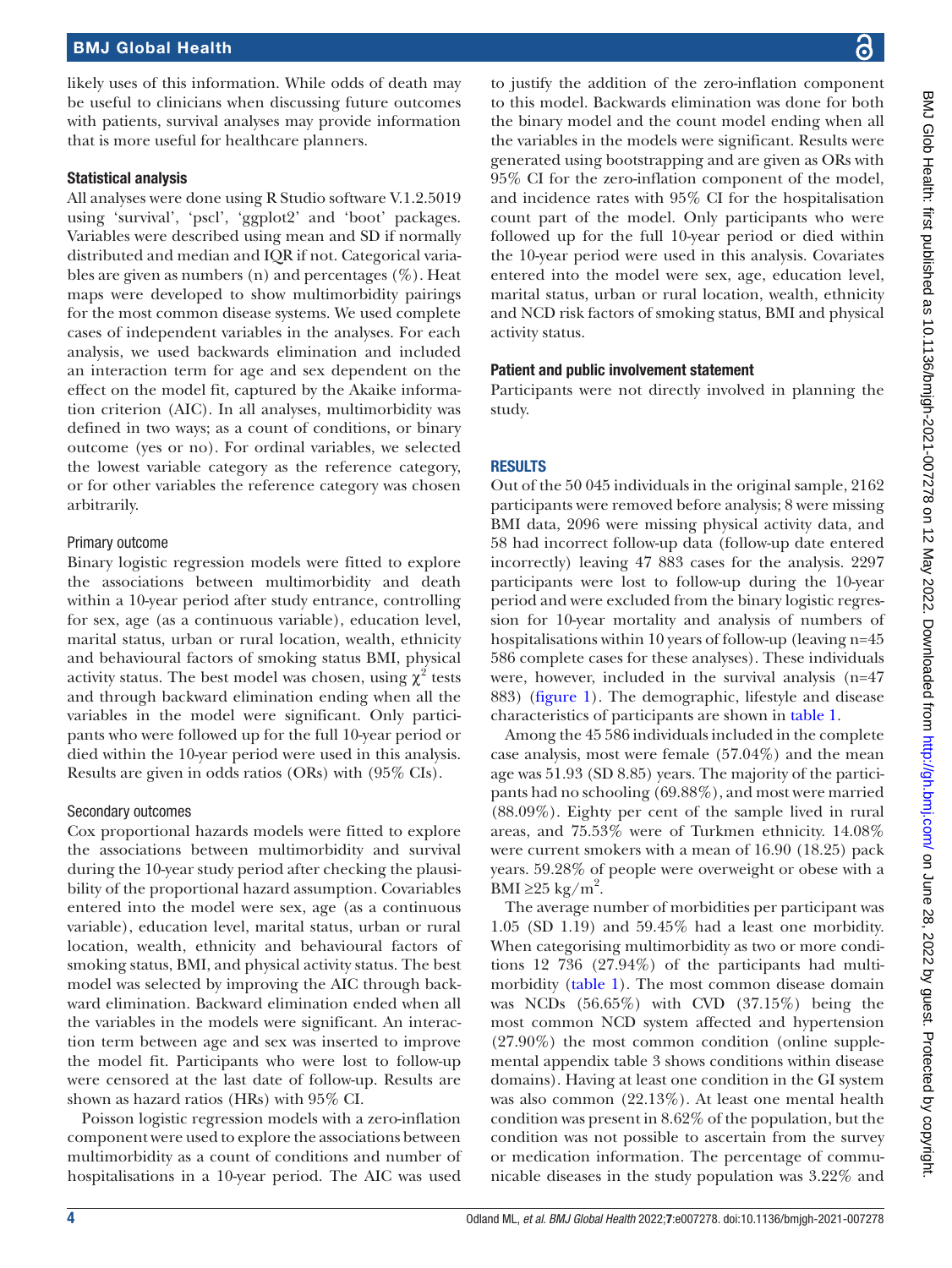

<span id="page-4-0"></span>Figure 1 Study flow diagram showing the numbers of people who were included in the survival analyses and the complete case analysis. BMI, body mass index.

tuberculosis constituted the majority (99.59%) of these. No medications were taken by 41.29% of the population, while 9.76% were on ≥4 medications. The most common combination of diseases systems was mental health and CVD ([figure](#page-7-0) 2).

When considering complete cases, during the 10 years of follow-up, 5 411 participants died, 17 855 had one or more hospitalisations and the mean time to death was 5.52 years for those that died. The demographic information of the participants who died during the study period and occurrence of outcomes by demographics, lifestyle factors, condition and multimorbidity are shown in [online supplemental appendix table 4.](https://dx.doi.org/10.1136/bmjgh-2021-007278) The characteristics of multimorbid versus not multimorbid participants in complete cases are found in [online supplemental](https://dx.doi.org/10.1136/bmjgh-2021-007278) [appendix table 5](https://dx.doi.org/10.1136/bmjgh-2021-007278).

In multivariable analysis ([table](#page-7-1) 2), the odds of being dead within 10 years after study entry increased significantly with increasing number of conditions, after controlling for age, sex, education, wealth, physical activity, smoking history and BMI. The OR was 3.57 (95% CI 3.12 to 4.08,  $p<0.001$ ) for participants with four or more conditions compared with those with no conditions at baseline. Being male, older, unmarried, poorer, ever having smoked, less physically active and having a lower BMI were all significantly associated with greater odds of death within 10 years compared with their referent categories; area of living and ethnicity were not significantly associated with the outcome and was therefore excluded from the model. When categorising multimorbidity as a

dichotomous variable (two or more conditions vs fewer than two conditions), multimorbidity was again significantly associated with increased odds of being dead within 10 years (OR 1.99, 95% CI 1.86 to 2.12, p<0.001) when controlling for other variables ([online supple](https://dx.doi.org/10.1136/bmjgh-2021-007278)[mental appendix table 6\)](https://dx.doi.org/10.1136/bmjgh-2021-007278).

Results from the Cox regression analysis to explore association between multimorbidity and survival, including a term capturing the extra risk each year experienced by males to optimise model fit, are shown in [table](#page-8-0) 3. Area of living was again excluded from the model due to lack of significance. The factors associated with the highest HR were multimorbidity with four or more conditions (HR 3.06, 95% CI 2.74 to 3.43), male (HR 3.17 95% CI 2.22 to 4.53), ever having smoked (HR 1.37, 95% CI 1.28 to 1.47) and older age (HR 1.08, 95% CI 1.07 to 1.08). The Kaplan-Meier plot for participants with 0, 1, 2, 3 or 4+ conditions is shown in [figure](#page-9-0) 3. When categorising multimorbidity as a dichotomous variable (two or more conditions vs fewer than two conditions), multimorbidity was again significantly associated with an increased hazard of dying when controlling for other variables (HR 1.81, 95% CI 1.71 to 1.91, p<0.001) ([online supplemental appendix](https://dx.doi.org/10.1136/bmjgh-2021-007278) [table 7 and figure 1\)](https://dx.doi.org/10.1136/bmjgh-2021-007278).

The binary component of the zero inflation model [\(table](#page-10-0) 4) showed that the OR for being in the group who were not hospitalised decreased with number of conditions and also decreased with age, wealth, being non-Turkman ethnicity and ever having smoked. Having education, having a BMI between  $18.5-25$  kg/m<sup>2</sup>, and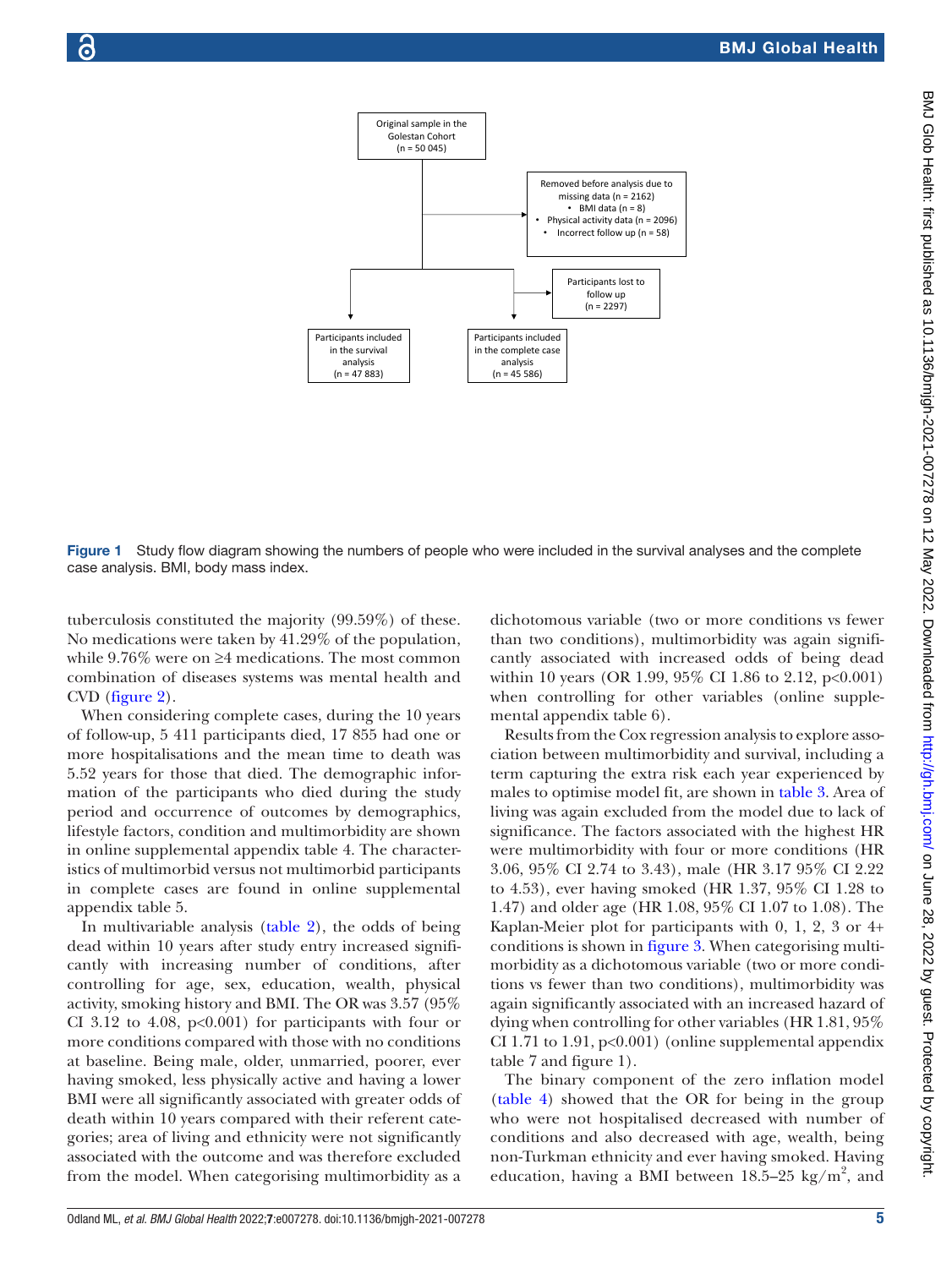(n=47 883)

BMJ Glob Health: first published as 10.1136/bmjgh-2021-007278 on 12 May 2022. Downloaded from http://gh.bmj.com/ on June 28, 2022 by guest. Protected by copyright BMJ Glob Health: first published as 10.1136/bmjgh-2021-007278 on 12 May 2022. Downloaded from <http://gh.bmj.com/> on June 28, 2022 by guest. Protected by copyright

Individuals used in survival analysis (including 2297 lost to follow-up) Lost to follow-up\* Complete cases n % n % n % 47 883 100 2297 4.80% 45 586 95.20 Demographic variables Males 20 467 42.74 884 38.48 19 583 42.96 Females 27 416 57.26 1413 61.52 26 003 57.04 Age, mean (SD) 51.86 (8.83) 50.48 (8.48) 51.93 (8.85) <40 785 1.64 63 2.74 722 1.58 40–49 23 196 48.44 1258 54.77 21 938 48.12 50–59 14 848 31.01 621 27.04 14 227 31.21 60–69 6797 14.20 281 12.23 6516 14.29 ≥70 2257 4.71 74 3.22 2183 4.79 Education level† No-education 33 313 69.57 1457 63.43 31 856 69.88 Education 14 570 30.43 840 36.57 13 730 30.12 Marital status Single 5687 11.88 258 11.23 5429 11.91 Married 42 196 88.12 2039 88.77 40 157 88.09 Geography Urban 9718 20.30 257 11.19 9461 20.75 Rural 38 165 79.70 2040 88.81 36 125 79.25 **Wealth** 1 10 095 21.08 348 15.15 9747 21.38 2 8866 18.52 358 15.59 8508 18.66 3 10 440 21.80 531 23.12 9909 21.74 4 9132 19.07 477 20.77 8655 18.99 5 9350 19.53 583 25.38 8767 19.23 **Ethnicity** Torkman 35 570 74.29 1139 49.59 34 431 75.53 Other 12 313 25.71 1158 50.41 11 155 24.47 NCD risk factors Smoking Non-smoker 39 574 82.65 1975 85.98 37 599 82.48 Ex-smoker 1637 3.42 70 3.05 1567 3.44 Current smoker 6672 13.93 252 10.97 6420 14.08 Pack years for smokers, mean (SD) 16.89 (18.37) 16.65 (21.06) 16.90 (18.25) BMI ( $\text{kg/m}^2$ ) Underweight (<18.5) 2267 4.73 98 4.27 2169 4.76 Normal weight (18.5≤weight<25) 17 155 35.83 760 33.09 16 395 35.96 Overweight (≥25) 28 461 59.44 1439 62.65 27 022 59.28 Physical activity status\* 1 16 552 34.57 664 28.91 15 888 34.85 2 15 416 32.20 809 35.22 14 607 32.04 3 15 915 33.24 824 35.87 15 091 33.10

**Continued** 

<span id="page-5-0"></span>Table 1 Demographic characteristics, NCD risk factors and morbidity categories of the participants included in the study

**Morbidity**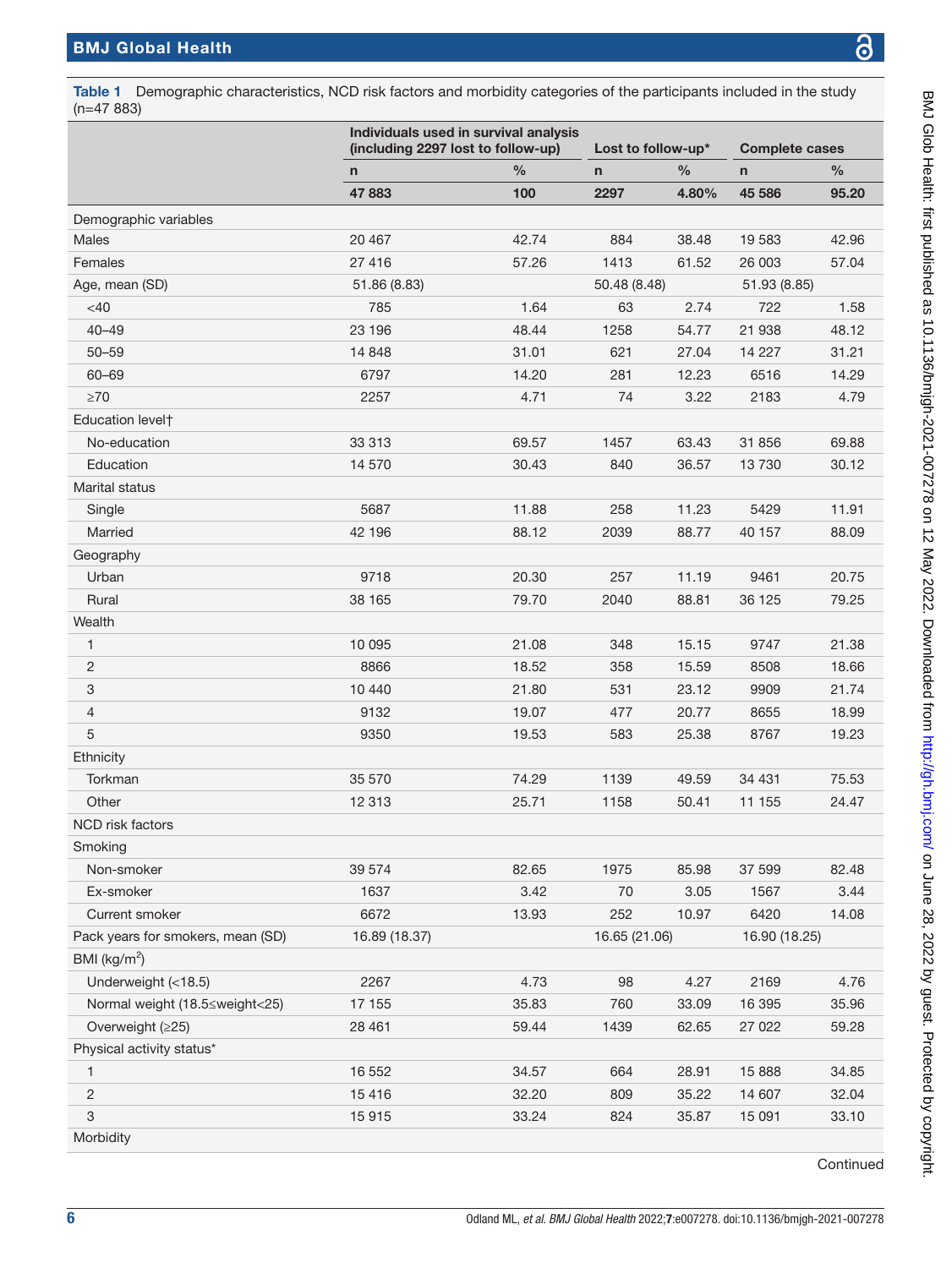Table 1 Continued

|                                                                    | Individuals used in survival analysis<br>(including 2297 lost to follow-up) |               | Lost to follow-up* |               | <b>Complete cases</b> |               |
|--------------------------------------------------------------------|-----------------------------------------------------------------------------|---------------|--------------------|---------------|-----------------------|---------------|
|                                                                    | n                                                                           | $\frac{0}{0}$ | $\mathsf{n}$       | $\frac{0}{0}$ | $\mathsf{n}$          | $\frac{0}{0}$ |
|                                                                    | 47883                                                                       | 100           | 2297               | 4.80%         | 45 586                | 95.20         |
| No of diseases, mean (SD)                                          | 1.06(1.19)                                                                  |               | 1.18(1.28)         |               | 1.05(1.19)            |               |
| Count of morbidities                                               |                                                                             |               |                    |               |                       |               |
| 0                                                                  | 19 344                                                                      | 40.40         | 861                | 37.48         | 18 4 83               | 40.55         |
| $\mathbf{1}$                                                       | 15 069                                                                      | 31.47         | 702                | 30.56         | 14 3 6 7              | 31.52         |
| $\overline{c}$                                                     | 7873                                                                        | 16.44         | 395                | 17.20         | 7478                  | 16.40         |
| 3                                                                  | 3534                                                                        | 7.38          | 215                | 9.36          | 3319                  | 7.28          |
| $4+$                                                               | 2063                                                                        | 4.31          | 124                | 5.40          | 1939                  | 4.25          |
| Multimorbidity (defined as 2+ morbidities in any domain or system) |                                                                             |               |                    |               |                       |               |
| Not multimorbid                                                    | 34 413                                                                      | 71.87%        | 1563               | 68.05%        | 32 850                | 72.06%        |
| Multimorbid                                                        | 13 4 70                                                                     | 28.13%        | 734                | 31.95%        | 12 736                | 27.94%        |
| At least one disease (N)                                           | 28 539                                                                      | 59.60%        | 1436               | 62.52%        | 27 103                | 59.45%        |
| Non-communicable diseases (at least<br>one)                        | 27 198                                                                      | 56.80%        | 1373               | 59.77%        | 25 8 25               | 56.65%        |
| Cancer                                                             | 160                                                                         | 0.33%         | $\overline{4}$     | 0.17%         | 156                   | 0.34%         |
| Cardiovascular disease (at least one<br>condition)                 | 17815                                                                       | 37.21%        | 881                | 38.35%        | 16 934                | 37.15%        |
| Endocrine (at least one condition)                                 | 885                                                                         | 1.85%         | 55                 | 2.39%         | 830                   | 1.82%         |
| Gastrointestinal (at least one condition)                          | 10 698                                                                      | 22.34%        | 610                | 26.56%        | 10 088                | 22.13%        |
| Respiratory (at least one condition)                               | 2948                                                                        | 6.16%         | 114                | 4.96%         | 2834                  | 6.22%         |
| Renal - chronic kidney disease                                     | 90                                                                          | 0.19%         | $\overline{4}$     | 0.17%         | 86                    | 0.19%         |
| Neurology (at least one condition)                                 | 965                                                                         | 2.02%         | 51                 | 2.22%         | 914                   | 2.01%         |
| Rheumatology (at least one condition)                              | 127                                                                         | 0.27%         | 8                  | 0.35%         | 119                   | 0.26%         |
| Unspecified conditions needing<br>Immunosuppressants               | 3691                                                                        | 7.71%         | 208                | 9.06%         | 3483                  | 7.64%         |
| Other*‡                                                            | 1290                                                                        | 2.69%         | 86                 | 3.74%         | 1204                  | 2.64%         |
| Mental health (any)                                                | 4188                                                                        | 8.75%         | 258                | 11.23%        | 3930                  | 8.62%         |
| Communicable diseases (at least one)                               | 1534                                                                        | 3.20%         | 64                 | 2.79%         | 1470                  | 3.22%         |
| <b>Medications</b>                                                 |                                                                             |               |                    |               |                       |               |
| 0                                                                  | 19 5 67                                                                     | 40.86%        | 743                | 32.35%        | 18824                 | 41.29%        |
| $\mathbf{1}$                                                       | 12 705                                                                      | 26.53%        | 620                | 26.99%        | 12 085                | 26.51%        |
| 2                                                                  | 7073                                                                        | 14.77%        | 351                | 15.28%        | 6722                  | 14.75%        |
| 3                                                                  | 3780                                                                        | 7.89%         | 274                | 11.93%        | 3506                  | 7.69%         |
| $4+$                                                               | 4758                                                                        | 9.94%         | 309                | 13.45%        | 4449                  | 9.76%         |

\*Physical activity tertiles have been calculated based on the intensity of physical activity, based on METs.

†Education includes 1 or more years of education.

‡Vitamin or mineral deficiency or benign prostate hyperplasia.

BMI, body mass index; METs, metabolic equivalents of task; NCD, non-communicable disease.

having a higher level of physical activity were protective against being hospitalised. Backwards elimination of the binary component of the zero-inflation model removed gender, marital and area of living. Also BMI categories were changed to BMI 18.5–25 kg/ $m^2$  vs not to improve model fit. The count component of the zero inflation model [\(table](#page-10-0) 4) showed that the number of hospital admissions an individual had significantly increased with

the number of conditions when controlling for demographic and behavioural factors. The number of hospitalisations also increased with male sex, age and having education, being non-Turkman, smoker and BMI ≥25. The number of hospitalisations decreased with increased physical activity. Backwards elimination for the count part removed marital status, area of living and wealth. Also BMI was changed to BMI 0-25 kg/ $m^2$  vs 25+, and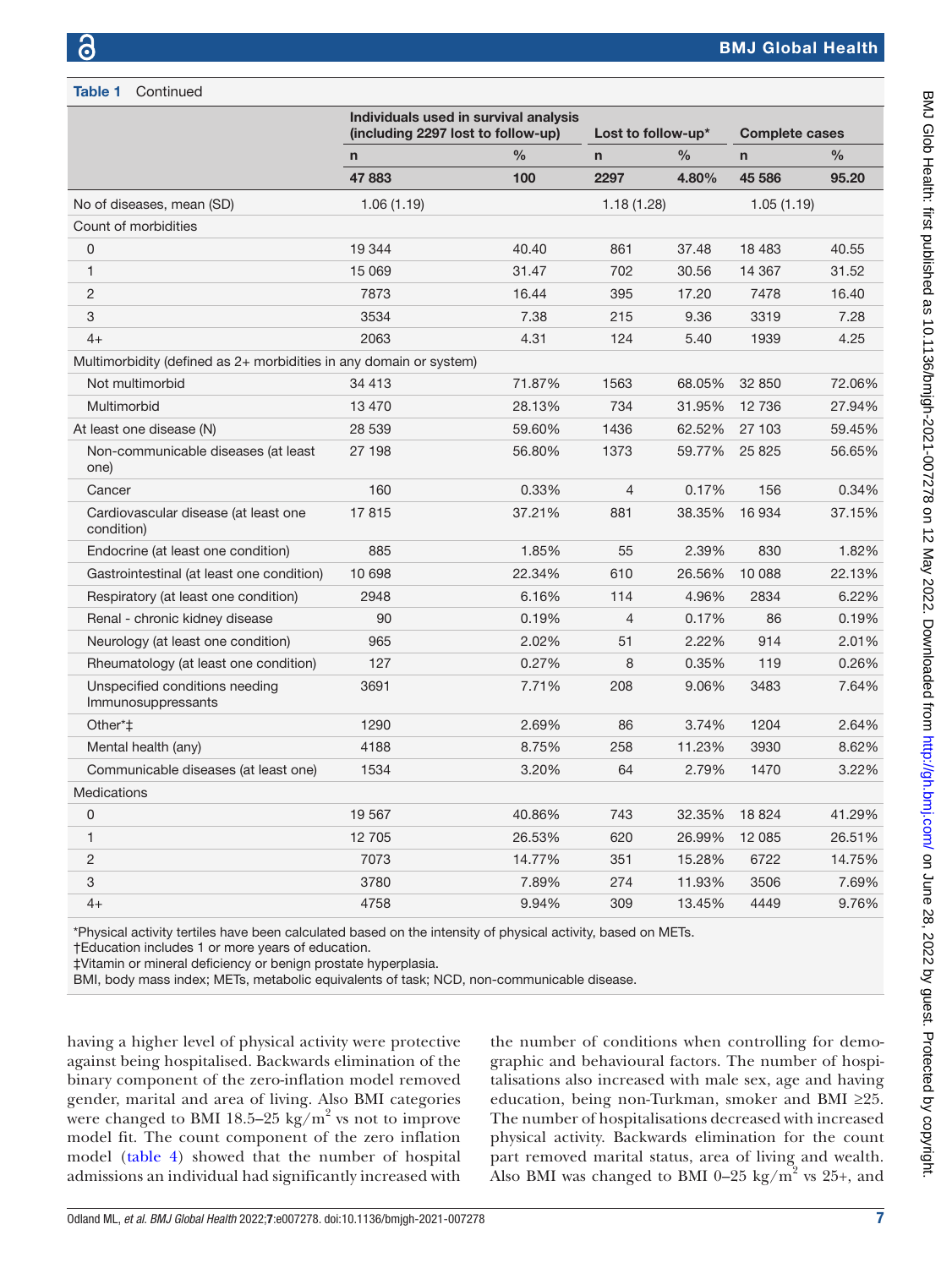<span id="page-7-0"></span>

Figure 2 Multimordibity pairings for the most common disease systems (complete cases only n=45 586). The most common disease systems and their pairings are shown. Red indicates common pairings and blue, less common.

physical activity was changed to 1–2 vs 3 to improve the fit.

#### **DISCUSSION**

We found that multimorbidity was common in this large population of older adults from Iran. It was strongly associated with a greater chance of death within 10 years of follow-up, a lower hazard of survival, and a greater chance of hospitalisation and number of hospitalisations within the study period. The lack of access to good quality data from electronic health records in most LMICs means that most studies of multimorbidity use

survey data—as we have done—which limits the ability to include severity of conditions in any analyses. Nevertheless, the definition of multimorbidity of the presence of two or more chronic conditions in an individual is internationally accepted.<sup>1</sup> <sup>2</sup> We chose to additionally categorise multimorbidity as a count of conditions. There was a strong dose response relationship between adverse outcomes and increasing number of conditions, with odds of death for those with four or more conditions being almost double that for those categorised as having multimorbidity based on having two or more conditions. Hence, this demonstrates that the impact of

<span id="page-7-1"></span>

| <b>Variable</b>             |                      | <b>OR</b>       |                           |         |
|-----------------------------|----------------------|-----------------|---------------------------|---------|
| <b>Count of morbidities</b> | 0 diseases           | <b>Referent</b> | 95% CI                    | P value |
|                             | 1 disease            | 1.62            | $(1.50 \text{ to } 1.76)$ | < 0.001 |
|                             | 2 diseases           | 2.31            | $(2.11$ to $2.53)$        | < 0.001 |
|                             | 3 diseases           | 2.72            | $(2.42 \text{ to } 3.04)$ | < 0.001 |
|                             | 4+diseases           | 3.57            | $(3.12 \text{ to } 4.08)$ | < 0.001 |
| <b>Sex</b>                  | Females              | Referent        |                           |         |
|                             | Males                | 2.16            | $(1.98 \text{ to } 2.36)$ | < 0.001 |
| Age                         | Age at entrance      | 1.08            | $(1.08 \text{ to } 1.09)$ | < 0.001 |
| Education                   | No-education         | Referent        |                           |         |
|                             | Education            | 0.79            | $(0.72 \text{ to } 0.86)$ | < 0.001 |
| <b>Marital status</b>       | Not married          | Referent        |                           |         |
|                             | Married              | 0.84            | (0.77 to 0.92)            | < 0.001 |
| Wealth quintiles            | Wealth quintile 1    | Referent        |                           |         |
|                             | Wealth quintile 2    | 0.90            | $(0.82 \text{ to } 0.98)$ | 0.02    |
|                             | Wealth quintile 3    | 0.68            | $(0.62 \text{ to } 0.74)$ | < 0.001 |
|                             | Wealth quintile 4    | 0.69            | $(0.62 \text{ to } 0.76)$ | < 0.001 |
|                             | Wealth quintile 5    | 0.58            | $(0.52 \text{ to } 0.64)$ | < 0.001 |
| Smoking status              | Never smoked         | Referent        |                           |         |
|                             | Current/ex-smoker    | 1.46            | $(1.35 \text{ to } 1.59)$ | < 0.001 |
| <b>BMI</b>                  | BMI <18.5            | Referent        |                           |         |
|                             | BMI: 18.5 \/> x < 25 | 0.66            | $(0.58 \text{ to } 0.74)$ | < 0.001 |
|                             | BMI: ≥25             | 0.58            | $(0.51$ to $0.65)$        | < 0.001 |
| Physical activity           | Physical activity 1  | Referent        |                           |         |
|                             | Physical activity 2  | 0.77            | $(0.71$ to $0.84)$        | < 0.001 |
|                             | Physical activity 3  | 0.71            | $(0.65 \text{ to } 0.77)$ | < 0.001 |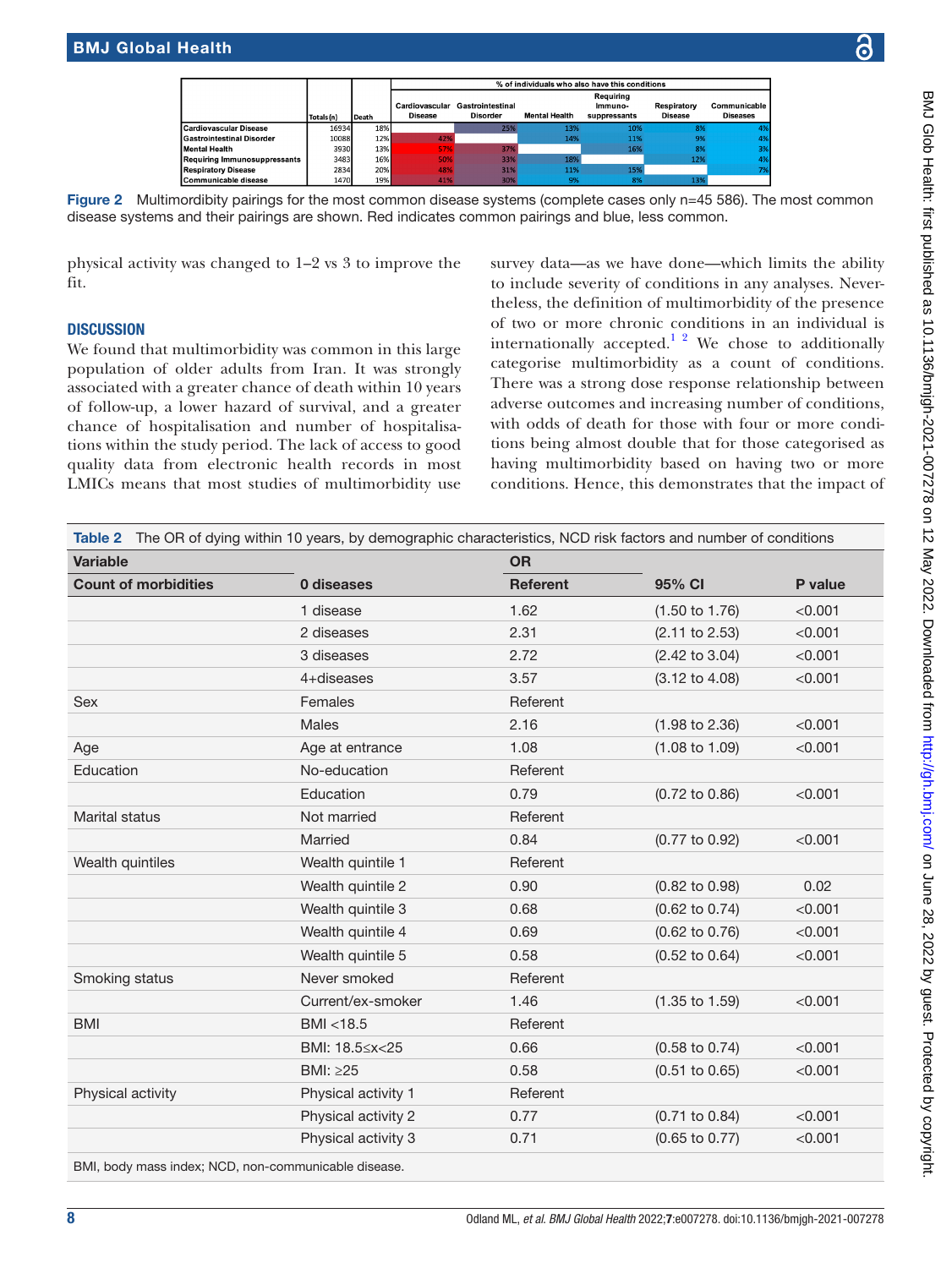<span id="page-8-0"></span>

|                                 | Table 3 The HR of dying within the study period by demographic characteristics, NCD risk factors and number of conditions |                 |                           |         |  |
|---------------------------------|---------------------------------------------------------------------------------------------------------------------------|-----------------|---------------------------|---------|--|
| <b>Variable</b>                 |                                                                                                                           | <b>HR</b>       |                           |         |  |
| <b>Count of morbidities</b>     | 0 diseases                                                                                                                | <b>Referent</b> | 95% CI                    | P value |  |
|                                 | 1 disease                                                                                                                 | 1.54            | $(1.43 \text{ to } 1.65)$ | < 0.001 |  |
|                                 | 2 diseases                                                                                                                | 2.08            | $(1.92 \text{ to } 2.26)$ | < 0.001 |  |
|                                 | 3 diseases                                                                                                                | 2.36            | $(2.14 \text{ to } 2.60)$ | < 0.001 |  |
|                                 | 4+diseases                                                                                                                | 3.06            | $(2.74 \text{ to } 3.43)$ | < 0.001 |  |
| Sex                             | Females                                                                                                                   | Referent        |                           |         |  |
|                                 | <b>Males</b>                                                                                                              | 3.17            | $(2.22 \text{ to } 4.53)$ | < 0.001 |  |
| Age                             | Age at entrance                                                                                                           | 1.08            | $(1.07 \text{ to } 1.08)$ | < 0.001 |  |
| Education                       | No-education                                                                                                              | Referent        |                           |         |  |
|                                 | Education                                                                                                                 | 0.81            | $(0.75 \text{ to } 0.87)$ | < 0.001 |  |
| Marital status                  | Not married                                                                                                               | Referent        |                           |         |  |
|                                 | Married                                                                                                                   | 0.87            | $(0.80 \text{ to } 0.94)$ | < 0.001 |  |
| Wealth quintiles                | Wealth quintile 1                                                                                                         | Referent        |                           |         |  |
|                                 | Wealth quintile 2                                                                                                         | 0.91            | $(0.84 \text{ to } 0.98)$ | 0.02    |  |
|                                 | Wealth quintile 3                                                                                                         | 0.71            | $(0.65 \text{ to } 0.77)$ | < 0.001 |  |
|                                 | Wealth quintile 4                                                                                                         | 0.72            | $(0.66 \text{ to } 0.78)$ | < 0.001 |  |
|                                 | Wealth quintile 5                                                                                                         | 0.62            | $(0.56 \text{ to } 0.68)$ | < 0.001 |  |
| Ethnicity                       | Turkmen                                                                                                                   | Referent        |                           |         |  |
|                                 | Not Turkmen                                                                                                               | 0.88            | $(0.83 \text{ to } 0.94)$ | < 0.001 |  |
| Smoking status                  | Never smoked                                                                                                              | Referent        |                           |         |  |
|                                 | Current/ex-smoker                                                                                                         | 1.37            | $(1.28 \text{ to } 1.47)$ | < 0.001 |  |
| <b>BMI</b>                      | BMI <18.5                                                                                                                 | Referent        |                           |         |  |
|                                 | BMI: 18.5 \/> x < 25                                                                                                      | 0.70            | $(0.63 \text{ to } 0.77)$ | < 0.001 |  |
|                                 | BMI: ≥25                                                                                                                  | 0.62            | $(0.56 \text{ to } 0.69)$ | < 0.001 |  |
| Physical activity               | Physical activity 1                                                                                                       | Referent        |                           |         |  |
|                                 | Physical activity 2                                                                                                       | 0.79            | $(0.74 \text{ to } 0.85)$ | < 0.001 |  |
|                                 | Physical activity 3                                                                                                       | 0.74            | $(0.69 \text{ to } 0.79)$ | < 0.001 |  |
| Interaction between sex and age | Extra risk for each age year for females                                                                                  | Referent        |                           |         |  |
|                                 | Extra risk for each age year for males                                                                                    | 0.99            | $(0.99 \text{ to } 1.00)$ | 0.01    |  |
|                                 |                                                                                                                           |                 |                           |         |  |

BMI, body mass index; NCD, non-communicable disease.

multimorbidity risks being under-estimated if the count of conditions is not used.

Many countries are attempting to achieve the Sustainable Development Goals (SDGs) by 2030, and in the last few decades Iran has implemented various reforms in order to achieve UHC, which is a key component of the health-related SDGs.<sup>31</sup> The HTP which was initiated in 2014 has contributed by expanding insurance coverage, and enhancing financial protection.<sup>31</sup> In fact, the out-ofpocket (OOP) expenditure on health in Iran was halved from 1995 to 2018, although it remained high at 35.83% in 2018 (the most recent year for which there are data).<sup>1932</sup> The Iranian healthcare system has a well-defined threetier structure of primary, secondary and tertiary facilities, and even though the HTP was initially only implemented in hospital-based settings, it was later expanded to primary healthcare, which is where most patients with

multimorbidity receive routine care. Thus health services development in Iran has accompanied economic growth. Although, some issues more familiar to countries that have less developed health services or economies remain, for example, there are no mechanisms to collect health insurance contributions from people without consistent income, thus compulsory health insurance coverage is not fully implemented. $31$  Moreover, many diagnostic services are only offered by the private healthcare sector which is not supported by the HTP, leading to high OOP for some people, and more mechanisms are needed to extend free health insurance coverage to the ones in need. $31$  Multimorbidity has been shown to be associated with greater mortality, hospitalisations, disability and low quality of life in HICs,  $1\frac{5}{17}$  33–35 but has been a neglected area in health research in LMICs with little evidence available on long-term outcomes of multimorbidity in these settings.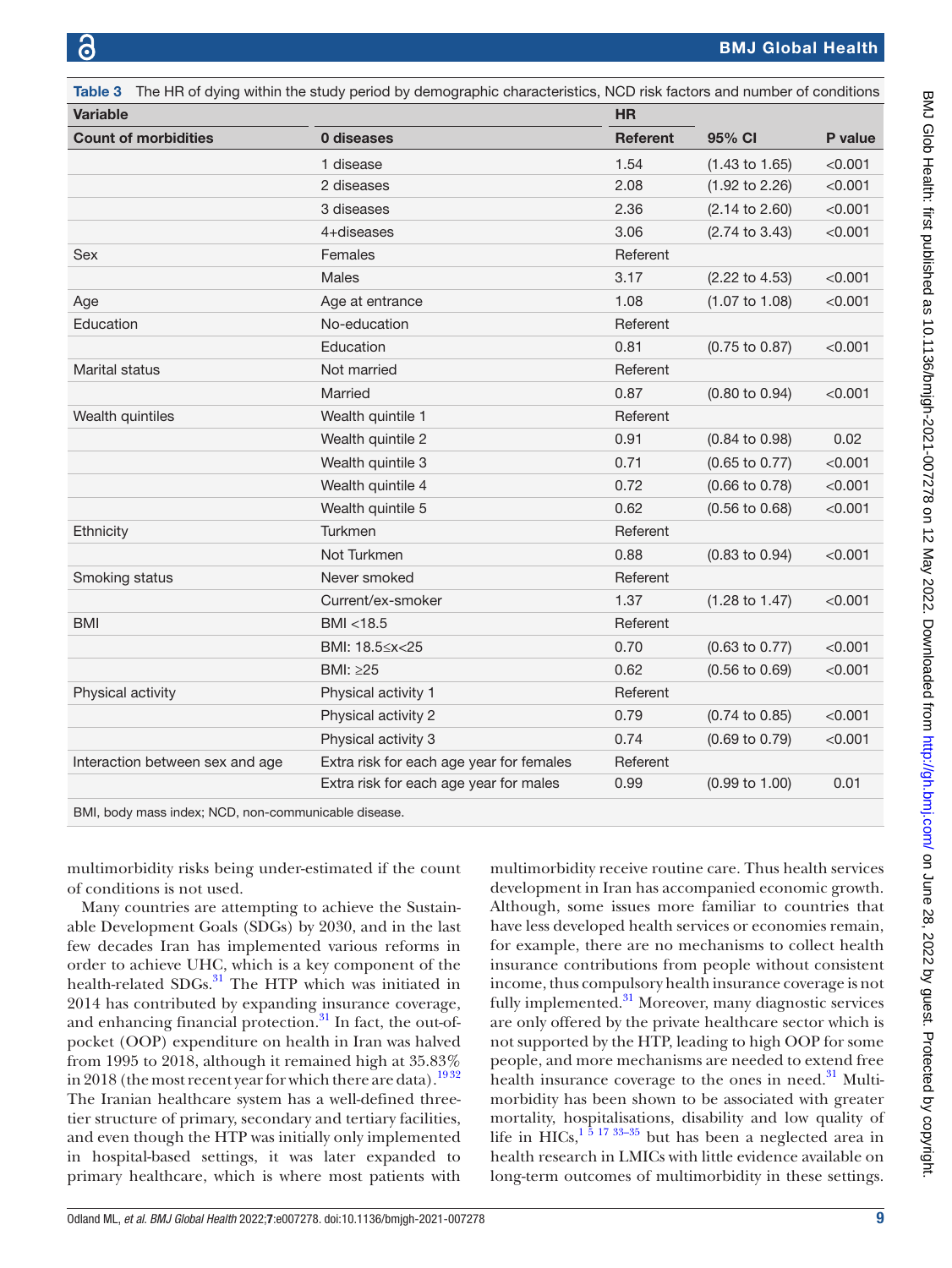1.00

0.95

0.90

Survival probability

Strata 0 conditions  $\rightarrow$  1 condition  $\rightarrow$  2 conditions  $\rightarrow$  3 conditions  $+ 4+$  conditions



<span id="page-9-0"></span>Figure 3 Survival of participants by number of conditions (n=47 883). Plots are shown controlling for demographic characteristics and behavioural factors.

Although it is likely that the long-term consequences of multimorbidity will be at least as hazardous in LMICs as in HICs, it is important to show this to raise the priority of managing multimorbidity in health system planning. Iran, being a rapidly developing country which has transitioned from being a lower-middle-income country to an UMIC during the study period may be an exemplar of the situation in other developing LMICs. Additionally, given the double burden of prevalent infectious diseases and rapidly rising prevalence of NCDs on a background of poverty, it is possible that the outcomes of multimorbidity will be worse in LMICs than HICs. Indeed, although the HRs found in our study were within the range of what was found in the previous studies from China, $12^{13}$  the association between number of conditions and mortality was stronger in our study than seen in studies done in HICs.<sup>36-38</sup>

As far as we are aware, our study is the first to look at hospitalisation as a long-term consequence of multimorbidity outside of an HIC setting. Our results from Iran are similar to what has been found in HICs, with

increased number of conditions being associated with greater chance of hospitalisation per se and increased number of hospitalisations. $35\frac{39}{10}$  These findings may well be an indication of what will be experienced in many other rapidly developing LMICs in the near future, and our evidence of the high proportion of multimorbidity and its strong association with serious long-term consequences, is therefore troubling.

The baseline proportion of multimorbidity (defined as two or more conditions) in our study is similar to previously estimated in Iran and other LMICs in similar age groups.<sup>[9 11 40 41](#page-12-7)</sup> Our finding that NCDs, especially CVDs, were the most common is to be expected, given global disease patterns. $^{42}$  We have also shown that diseases in different domains (non-communicable, mental health or communicable) or disease system categories (eg, cardiovascular, GI, neurological) often co-occur. This lends weight to calls to develop health system-platforms of care, requiring a shift in emphasis from providing care for single diseases to an array of diseases.<sup>43</sup> It is also important that UHC is broad in its coverage of conditions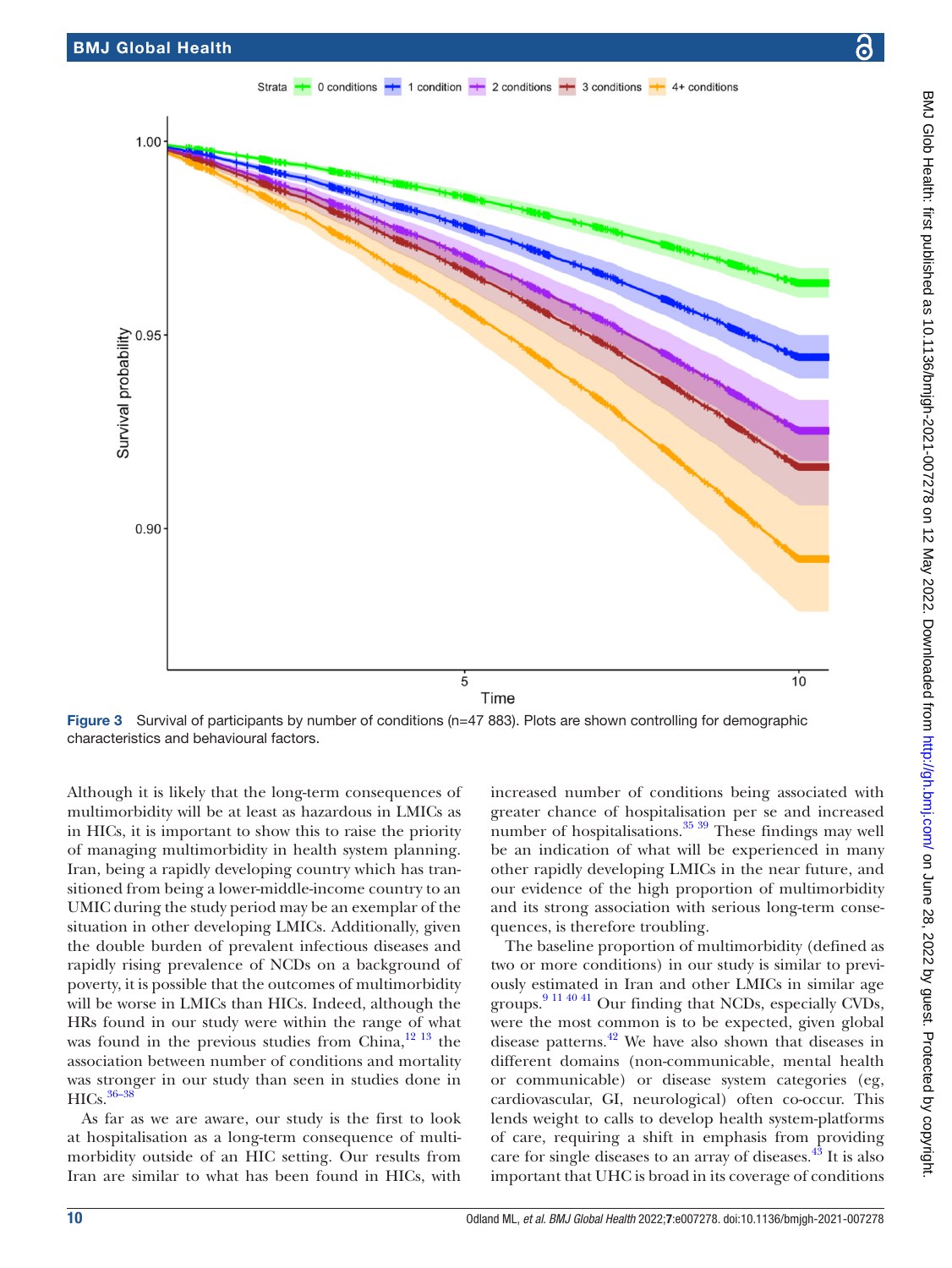<span id="page-10-0"></span>

| Table 4              | Zero inflation model of number of hospitalisations within a 10-year period of entering the study |                             |                           |         |                          |                           |         |  |
|----------------------|--------------------------------------------------------------------------------------------------|-----------------------------|---------------------------|---------|--------------------------|---------------------------|---------|--|
|                      |                                                                                                  | <b>Zero inflation model</b> |                           |         |                          |                           |         |  |
|                      |                                                                                                  | <b>Binary part*</b>         |                           |         | Count part†              |                           |         |  |
| <b>Variable</b>      |                                                                                                  | <b>OR</b>                   | 95% CI                    | P value | <b>Risk ratio</b>        | 95% CI                    | P value |  |
| Count of morbidities | 0 diseases (ref)                                                                                 |                             |                           |         |                          |                           |         |  |
|                      | 1 disease                                                                                        | 0.73                        | $(0.67 \text{ to } 0.80)$ | < 0.001 | 1.24                     | $(1.18 \text{ to } 1.31)$ | < 0.001 |  |
|                      | 2 diseases                                                                                       | 0.57                        | $(0.52 \text{ to } 0.63)$ | < 0.001 | 1.53                     | $(1.45 \text{ to } 1.62)$ | < 0.001 |  |
|                      | 3 diseases                                                                                       | 0.51                        | $(0.45 \text{ to } 0.58)$ | < 0.001 | 1.70                     | $(1.59 \text{ to } 1.80)$ | < 0.001 |  |
|                      | 4+ diseases                                                                                      | 0.36                        | $(0.31 \text{ to } 0.42)$ | < 0.001 | 2.01                     | $(1.88 \text{ to } 2.17)$ | < 0.001 |  |
| Sex                  | Females (ref)                                                                                    |                             |                           |         |                          |                           |         |  |
|                      | Males                                                                                            | -                           | -                         | —       | 1.03                     | $(0.99 \text{ to } 1.07)$ | 0.05    |  |
| Age                  | Age at entrance                                                                                  | 0.96                        | $(0.95 \text{ to } 0.96)$ | < 0.001 | 1.01                     | (1.01 to 1.01)            | < 0.001 |  |
| Education            | No-education (ref)                                                                               |                             |                           |         |                          |                           |         |  |
|                      | Education                                                                                        | 1.22                        | $(1.13 \text{ to } 1.31)$ | < 0.001 | 0.95                     | $(0.91 \text{ to } 0.99)$ | 0.01    |  |
| Wealth quintiles     | Wealth quintile 1 (ref)                                                                          |                             |                           |         |                          |                           |         |  |
|                      | Wealth quintile 2                                                                                | 0.89                        | $(0.82 \text{ to } 0.97)$ | 0.007   | $\overline{\phantom{0}}$ | -                         |         |  |
|                      | Wealth quintile 3                                                                                | 0.89                        | (0.82 to 0.96)            | 0.003   | $\qquad \qquad -$        | —                         |         |  |
|                      | Wealth quintile 4                                                                                | 0.86                        | (0.80 to 0.94)            | < 0.001 | $\qquad \qquad -$        |                           |         |  |
|                      | Wealth quintile 5                                                                                | 0.86                        | $(0.79 \text{ to } 0.95)$ | < 0.001 | $\qquad \qquad -$        | —                         |         |  |
| Ethnicity            | Turkmen (ref)                                                                                    |                             |                           |         |                          |                           |         |  |
|                      | Not Turkmen                                                                                      | 0.76                        | $(0.70 \text{ to } 0.81)$ | < 0.001 | 1.15                     | $(1.11 \text{ to } 1.20)$ | < 0.001 |  |
| Smoking status       | Never smoked (ref)                                                                               |                             |                           |         |                          |                           |         |  |
|                      | Current/ex-smoker                                                                                | 0.86                        | $(0.79 \text{ to } 0.94)$ | < 0.001 | 1.07                     | $(1.02 \text{ to } 1.12)$ | 0.001   |  |
| <b>BMI</b>           | BMI <18.5 or $\geq$ 25 (ref)                                                                     |                             |                           |         |                          |                           |         |  |
|                      | BMI: 18.5≤x<25                                                                                   | 1.16                        | $(1.08 \text{ to } 1.24)$ | < 0.001 | $\qquad \qquad -$        |                           |         |  |
| <b>BMI</b>           | $BMI < 25$ (ref)                                                                                 |                             |                           |         |                          |                           |         |  |
|                      | BMI: ≥25                                                                                         |                             |                           |         | 1.11                     | $(1.07 \text{ to } 1.16)$ | < 0.001 |  |
| Physical activity    | Physical activity 1 (ref)                                                                        |                             |                           |         |                          |                           |         |  |
|                      | Physical activity 2                                                                              | 1.20                        | $(1.13 \text{ to } 1.28)$ | < 0.001 | $\qquad \qquad -$        | $\overline{\phantom{0}}$  |         |  |
|                      | Physical activity 3                                                                              | 1.24                        | $(1.15 \text{ to } 1.35)$ | < 0.001 | $\overline{\phantom{0}}$ | -                         |         |  |
| Physical activity    | Physical activity 1-2 (ref)                                                                      |                             |                           |         |                          |                           |         |  |
|                      | Physical activity 3                                                                              | $\overline{\phantom{0}}$    | —                         |         | 0.93                     | (0.89 to 0.97)            | < 0.001 |  |

The following changes were made through backwards elimination.

Area of living and marital status were excluded from both models due to insignificance.

Sex was not a significant predictor of the outcome in the binary part of the model and was therefore excluded.

Wealth was not a significant predictor of the outcome in the count part of the model and was therefore excluded; BMI categories were changed to BMI 18.5–25 vs not for the binary part and <25 vs not for the count part.

Physical activity categories were changed to 1–2 vs 3 for the count part.

The zero inflation (binary) part shows ORs of how variables affect a participant being in the inflated zero-hospitalisations group, then a count model is fitted to show risk ratios for the number of hospitalisations which occur if a participant could have more than 0 hospitalisations. \*Predicting if a participant had certainly 0 hospitalisations in study period.

†Number of times of hospitalisations, if participant did not have certainly 0 hospitalisations.

BMI, body mass index.

to address the issue of multimorbidity.<sup>44</sup> However, caring for patients with multimorbidity is challenging, putting a burden on the health services and patients—who often are required to attend for multiple medical follow-up appointments. Delivering patient centred care—with fewer healthcare visits—needs to be balanced with the financial reality that many developing health systems face.

As explained previously, Iran is still struggling to achieve UHC even after implementation of the HTP, and some of the poorest or more fragile people in the community might not be accessing healthcare due to lack of insurance and high OOP. To achieve UHC and deal with the burden of multimorbidity and its consequences which we have found will require continued political and financial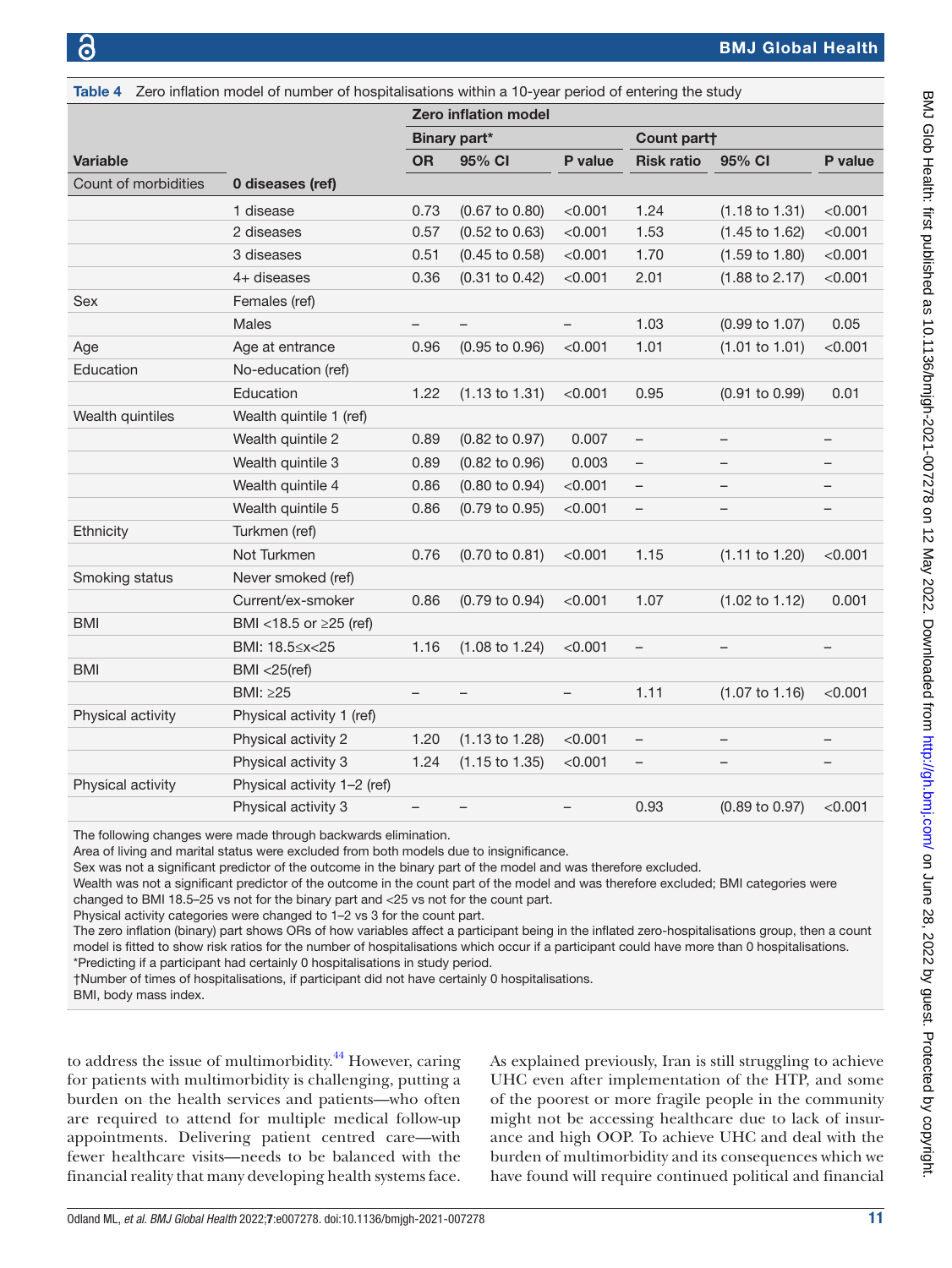commitment. The drive to ensure that care for chronic conditions is focused in primary healthcare settings will help achieve this balance, indeed, other middle income countries, such as South Africa, have embraced this approach with their Ideal Clinic programme. $^{45}$  The Ideal Clinic programme was initiated in 2013 to improve the quality of primary healthcare facilities, even though the programme is new, and has to be strengthened, the preliminary results are promising.<sup>46</sup> Moreover, stakeholders and policy-makers in LMICs can learn from some of the triumphs and errors of HICs.<sup>[47](#page-13-17)</sup>

Although our main aim was to explore associations between multimorbidity and outcomes, there are other findings worthy of note. In particular odds of death were three times as high for men as for women when defining multimorbidity as count of conditions. Sex did not influence the risk of being hospitalised in our study, but did have an effect on the number of hospitalisations, with men having more hospitalisations. Our results are thus similar to findings in other studies.<sup>4 12 13 48</sup> Even though women are generally more likely to have multimorbidity than men,<sup>11 35'49</sup> differences in healthcare utilisation between women and men may be the reason for worse outcomes in men compared with women. $50\,51$  We also found that wealth was associated with a lower risk of adverse outcomes—as have other studies using cross sectional data from LMICs.<sup>1152</sup> Low socioeconomic status is a well-known risk factor for CVD, multimorbidity and mortality in HICs.<sup>[2 13 52 53](#page-12-8)</sup> Hence ignoring the increasing burden of multimorbidity may increase inequalities in Iran and other LMICs.<sup>19</sup>

Although studies in HICs have found a U-shaped relationship between BMI and outcomes,  $54$  we found that low BMI was associated with the highest risk of death within 10 years, reduced survival and increased number of hospitalisations. Being overweight had the lowest risk of adverse outcomes. Our findings are in thus line with studies which have demonstrated the 'obesity paradox', that is, being overweight is associated with improved survival in older age groups.<sup>54</sup> Also the finding that low BMI is associated with a higher odds of death in our study may be due to reverse causality, with lower BMI occurring in people who are more severely ill. Being in a higher tertile of physical activity was associated with better outcomes, a finding which is in line with others who have shown that exercise, even when ageing, improves outcomes.<sup>55 56</sup>

Our study has several limitations. Polypharmacy has been associated with an increased risk of death in other studies. $57$  However, given that we defined the presence of conditions based on the use of medications it was not possible to reliably disentangle the contributions of polypharmacy or multimorbidity to outcomes in this study. Unfortunately, our study did not investigate the association with concordant (two or more conditions in one disease domain) or discordant (two or more conditions in a different disease domain) multimorbidity. Discordant multimorbidity has been found to have adverse outcomes on frailty, disability, and quality of life in a previous

cross-sectional study from Burkina Faso.<sup>11</sup> However, information on numbers of conditions in the communicable or mental health domains was not sufficient to enable such an analysis in this study. A major limitation is that we only had access to data on multimorbidity and physical measurements at baseline, and were not able to determine the effects of changes in multimorbidity status over the course of follow-up on outcomes. Another major limitation is that the study was set in the Golestan province which is largely populated by Turkmen, especially in the rural areas. Turkmen is a minor ethnic group in Iran forming around 2% of the total population. Turkmen may have a different diet, lifestyle and socioeconomic status to that of ethnic Persians which means our results may not be generalisable to the rest of Iran. Indeed, although ethnicity did not influence the odds of being dead in 10 years, there were—contrasting—effects of ethnicity on the hazard of death and hospitalisations. Nevertheless, removing ethnicity from our models did not substantially alter the relationship between our main independent variable of interest, multimorbidity and the outcomes (data not shown). Other limitations from our study include that the competing risk of death could have reduced the association between multimorbidity and hospitalisations, meaning that our estimates on hospitalisation are conservative. The prevalence of mental health conditions was surprisingly low, which could be due to under-reporting and stigma, meaning that the reported prevalence of mental health conditions (and hence multimorbidity) could be an underestimate. An additional reason for underestimation of multimorbidity is that the sample in the cohort was collected to study the incidence of oesophageal cancer, hence patients with GI cancers were excluded from the baseline sample. Upper GI cancer is a common cause of cancer related death in Iran, with gastric cancers being the most prevalent (0.2 and 100 per 100 000).<sup>[58](#page-13-22)</sup>

That most of the conditions in this cohort were selfreported could introduce a risk of recall bias. However, the questionnaire was validated in a pilot and there was good correlation between self-reported food intake or opium use and biomarker measurements.[26 59](#page-13-23) Additionally, medications—which were recorded by data collectors—provided additional objective evidence of disease; although medications were assigned to diseases informed by the British National Formulary and clinical expert opinion, these assignments may not have been accurate in all cases. We could not ascertain reason for hospitalisation and specific cause of death using our data. Finally, to provide data in an important area where data are currently lacking, our study used a convenience cohort which was not nationally representative.

#### **Conclusions**

This is one of the first studies to report on longitudinal effects of multimorbidity in a middle-income country. Our study shows that the long-terms effects of multimorbidity on outcomes, such as mortality and hospitalisation,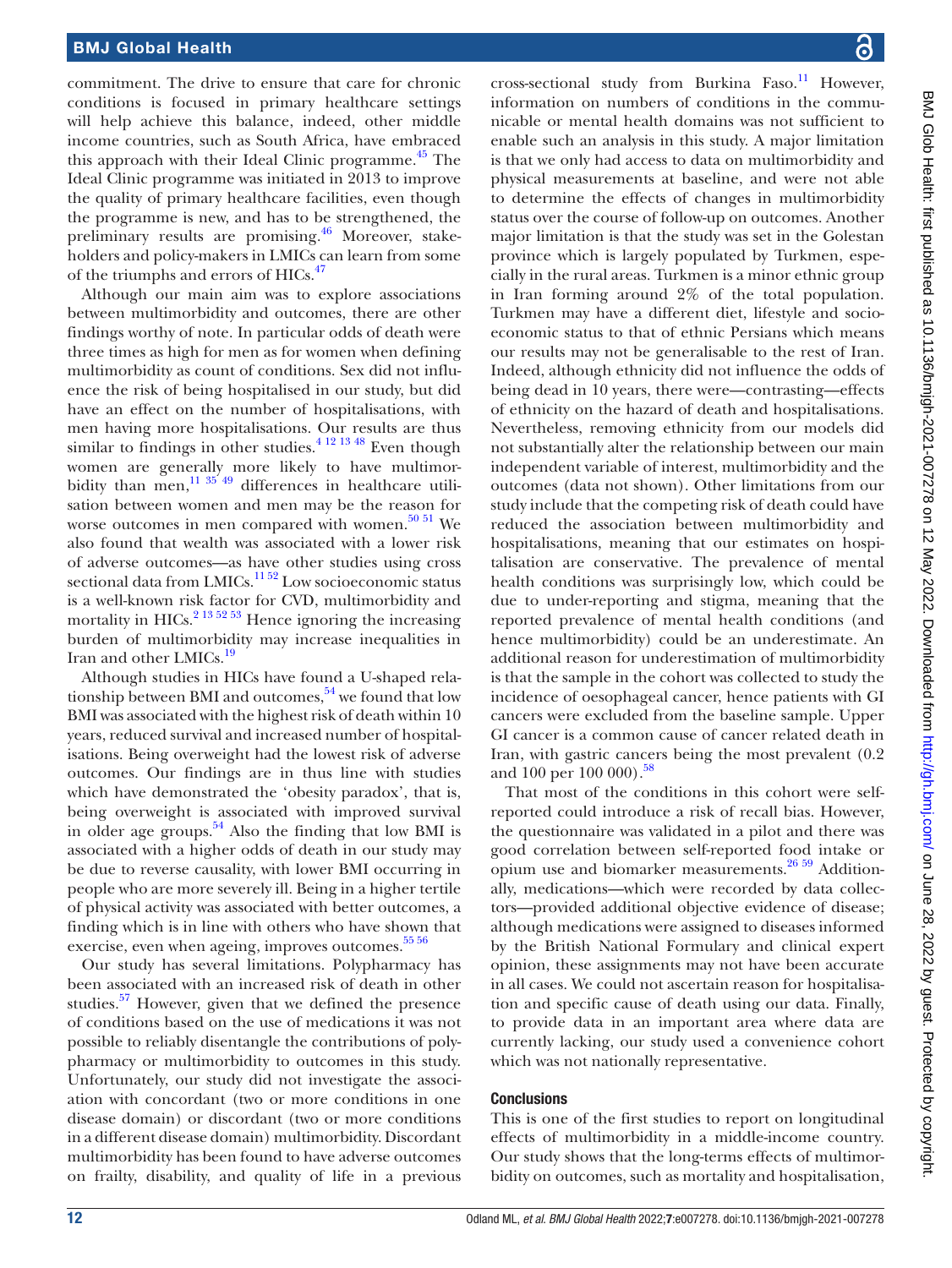## 6

are just as hazardous, and potentially worse, in Iran as in HICs. Our results are relevant for future health policy and planning as there is a growing body of evidence on the increasing burden of NCDs and multimorbidity in LMICs, and given similar socioeconomic trajectories, low-income countries may face the similar issues of deleterious consequences of multimorbidity to Iran in the future. We recommend focusing more resources and global health funds around improving health system preparedness in LMIC settings to treat patients with multimorbidity in the years to come.

#### Author affiliations

<sup>1</sup>Institute of Applied Health Research, University of Birmingham, Birmingham, UK <sup>2</sup>Department of Obstetrics and Gynecology, St. Olavs University Hospital, Trondheim, Norway

3 Malawi-Liverpool-Wellcome Trust Research Institute, Blantyre, Malawi

4 Digestive Diseases Research Center, Digestive Diseases Research Institute, Tehran University of Medical Sciences, Tehran, Iran

<sup>5</sup> Liver and Pancreatobiliary Diseases Research Center, Digestive Diseases Research Institute, Tehran University of Medical Sciences, Tehran, Iran

<sup>6</sup>AGE Research Group, NIHR Newcastle Biomedical Research Centre, Newcastle University, Newcastle upon Tyne, UK

<sup>7</sup>Newcastle Upon Tyne Hospitals NHS Foundation Trust, Newcastle upon Tyne, UK <sup>8</sup>Medical Research Council/Wits University Rural Public Health and Health Transitions Research Unit, School of Public Health, University of the Witwatersrand, Johannesburg-Braamfontein, South Africa

#### Twitter Justine I Davies [@drjackoids](https://twitter.com/drjackoids)

Acknowledgements MDW acknowledges support from the NIHR Newcastle Biomedical Research Centre. TM is supported by the National Institute for Health Research (NIHR) Applied Research Collaboration (ARC) West Midlands.

Contributors SI statistically analysed the data. MLO and JID accessed and verified the data. MLO wrote the first draft of the manuscript with input from SI and JID. All authors contributed to the conception and design of the study, data interpretation and manuscript revision. All authors read and approved the submitted manuscript and had final responsibility for the decision to submit for publication. JD was the overall guarantor of the content.

Funding The authors have not declared a specific grant for this research from any funding agency in the public, commercial or not-for-profit sectors.

**Disclaimer** The views expressed are those of the author(s) and not necessarily those of the NIHR or the Department of Health and Social Care. This report presents independent research funded by the National Institute for Health Research (NIHR). The views expressed are those of the authors and not necessarily those of the NHS, the NIHR or the Department of Health.

Competing interests None declared.

Patient and public involvement Patients and/or the public were not involved in the design, or conduct, or reporting, or dissemination plans of this research.

Patient consent for publication Consent obtained directly from patient(s)

Ethics approval This was a secondary analysis of deidentified participant data. The initial study was approved by the ethics committee of the Digestive Diseases Research Institute, Tehran, University of Medical Sciences (OHRP-IRB-00001641). Before participation, a written informed consent was obtained from each participant, allowing investigators to use anonymised data for future analysis. Participants gave informed consent to participate in the study before taking part.

Provenance and peer review Not commissioned; externally peer reviewed.

Data availability statement Data are available on reasonable request. Information about the study design, updated interim analyses, ongoing substudies and relevant publications are available at [www.ddrc.ac.ir.](www.ddrc.ac.ir) Specific proposals for national and international collaborations are welcomed. Initial proposals, which include the aim of the proposed study, the required data and a time-table, should be submitted to RM (ri.ca.sma@kelam) or PB (rf.crai@atteffob). The proposals will be discussed within the steering committee, which includes the principal

investigators of the study and, if necessary, other experts according to the proposal's theme.

Supplemental material This content has been supplied by the author(s). It has not been vetted by BMJ Publishing Group Limited (BMJ) and may not have been peer-reviewed. Any opinions or recommendations discussed are solely those of the author(s) and are not endorsed by BMJ. BMJ disclaims all liability and responsibility arising from any reliance placed on the content. Where the content includes any translated material, BMJ does not warrant the accuracy and reliability of the translations (including but not limited to local regulations, clinical guidelines, terminology, drug names and drug dosages), and is not responsible for any error and/or omissions arising from translation and adaptation or otherwise.

Open access This is an open access article distributed in accordance with the Creative Commons Attribution Non Commercial (CC BY-NC 4.0) license, which permits others to distribute, remix, adapt, build upon this work non-commercially, and license their derivative works on different terms, provided the original work is properly cited, appropriate credit is given, any changes made indicated, and the use is non-commercial. See:<http://creativecommons.org/licenses/by-nc/4.0/>.

Author note RK and JID are joint last authors.

#### ORCID iD

Maria Lisa Odland<http://orcid.org/0000-0003-4340-7145>

#### **REFERENCES**

- <span id="page-12-0"></span>1 Academy of Medical Sciences. *Multimorbidity: a priority for global health research*, 2018.
- <span id="page-12-8"></span>2 Barnett K, Mercer SW, Norbury M, *et al*. Epidemiology of multimorbidity and implications for health care, research, and medical education: a cross-sectional study. *[Lancet](http://dx.doi.org/10.1016/S0140-6736(12)60240-2)* 2012;380:37–43.
- 3 Xu X, Mishra GD, Jones M. Mapping the global research landscape and knowledge gaps on multimorbidity: a bibliometric study. *[J Glob](http://dx.doi.org/10.7189/jogh.07.010414)  [Health](http://dx.doi.org/10.7189/jogh.07.010414)* 2017;7:010414.
- <span id="page-12-1"></span>4 Wolff JL, Starfield B, Anderson G. Prevalence, expenditures, and complications of multiple chronic conditions in the elderly. *[Arch](http://dx.doi.org/10.1001/archinte.162.20.2269)  [Intern Med](http://dx.doi.org/10.1001/archinte.162.20.2269)* 2002;162:2269–76.
- 5 Willadsen TG, Siersma V, Nicolaisdóttir DR, *et al*. Multimorbidity and mortality: a 15-year longitudinal registry-based nationwide Danish population study. *[J Comorb](http://dx.doi.org/10.1177/2235042X18804063)* 2018;8:2235042X18804063.
- 6 Nunes BP, Flores TR, Mielke GI, *et al*. Multimorbidity and mortality in older adults: a systematic review and meta-analysis. *[Arch Gerontol](http://dx.doi.org/10.1016/j.archger.2016.07.008)  [Geriatr](http://dx.doi.org/10.1016/j.archger.2016.07.008)* 2016;67:130–8.
- 7 Ryan A, Wallace E, O'Hara P, *et al*. Multimorbidity and functional decline in community-dwelling adults: a systematic review. *[Health](http://dx.doi.org/10.1186/s12955-015-0355-9)  [Qual Life Outcomes](http://dx.doi.org/10.1186/s12955-015-0355-9)* 2015;13:168.
- 8 Buja A, Rivera M, De Battisti E, *et al*. Multimorbidity and hospital admissions in high-need, high-cost elderly patients. *[J Aging Health](http://dx.doi.org/10.1177/0898264318817091)* 2020;32:259–68.
- <span id="page-12-7"></span>9 Nunes BP, Camargo-Figuera FA, Guttier M, *et al*. Multimorbidity in adults from a southern Brazilian city: occurrence and patterns. *[Int J](http://dx.doi.org/10.1007/s00038-016-0819-7)  [Public Health](http://dx.doi.org/10.1007/s00038-016-0819-7)* 2016;61:1013–20.
- <span id="page-12-5"></span>10 Chang AY, Gómez-Olivé FX, Payne C, *et al*. Chronic multimorbidity among older adults in rural South Africa. *[BMJ Glob Health](http://dx.doi.org/10.1136/bmjgh-2018-001386)* 2019;4:e001386.
- <span id="page-12-4"></span>11 Odland ML, Payne C, Witham MD, *et al*. Epidemiology of multimorbidity in conditions of extreme poverty: a populationbased study of older adults in rural Burkina Faso. *[BMJ Glob Health](http://dx.doi.org/10.1136/bmjgh-2019-002096)* 2020;5:e002096.
- <span id="page-12-6"></span>12 Zhang Y, Zhou L, Liu S, *et al*. Prevalence, correlates and outcomes of multimorbidity among the middle-aged and elderly: findings from the China health and retirement longitudinal study. *[Arch Gerontol](http://dx.doi.org/10.1016/j.archger.2020.104135)  [Geriatr](http://dx.doi.org/10.1016/j.archger.2020.104135)* 2020;90:104135.
- 13 Woo J, Leung J. Multi-morbidity, dependency, and frailty singly or in combination have different impact on health outcomes. *[Age](http://dx.doi.org/10.1007/s11357-013-9590-3)* 2014;36:923–31.
- <span id="page-12-2"></span>14 Lozano R, Wang H, Foreman KJ, *et al*. Progress towards millennium development goals 4 and 5 on maternal and child mortality: an updated systematic analysis. *[Lancet](http://dx.doi.org/10.1016/S0140-6736(11)61337-8)* 2011;378:1139–65.
- <span id="page-12-3"></span>15 World Health Organisation. *World population ageing 2019*, 2020.
- 16 Nyberg ST, Batty GD, Pentti J, *et al*. Obesity and loss of disease-free years owing to major non-communicable diseases: a multicohort study. *[Lancet Public Health](http://dx.doi.org/10.1016/S2468-2667(18)30139-7)* 2018;3:e490–7.
- 17 Sum G, Salisbury C, Koh GC-H, *et al*. Implications of multimorbidity patterns on health care utilisation and quality of life in middle-income countries: cross-sectional analysis. *[J Glob Health](http://dx.doi.org/10.7189/jogh.09.020413)* 2019;9:020413.